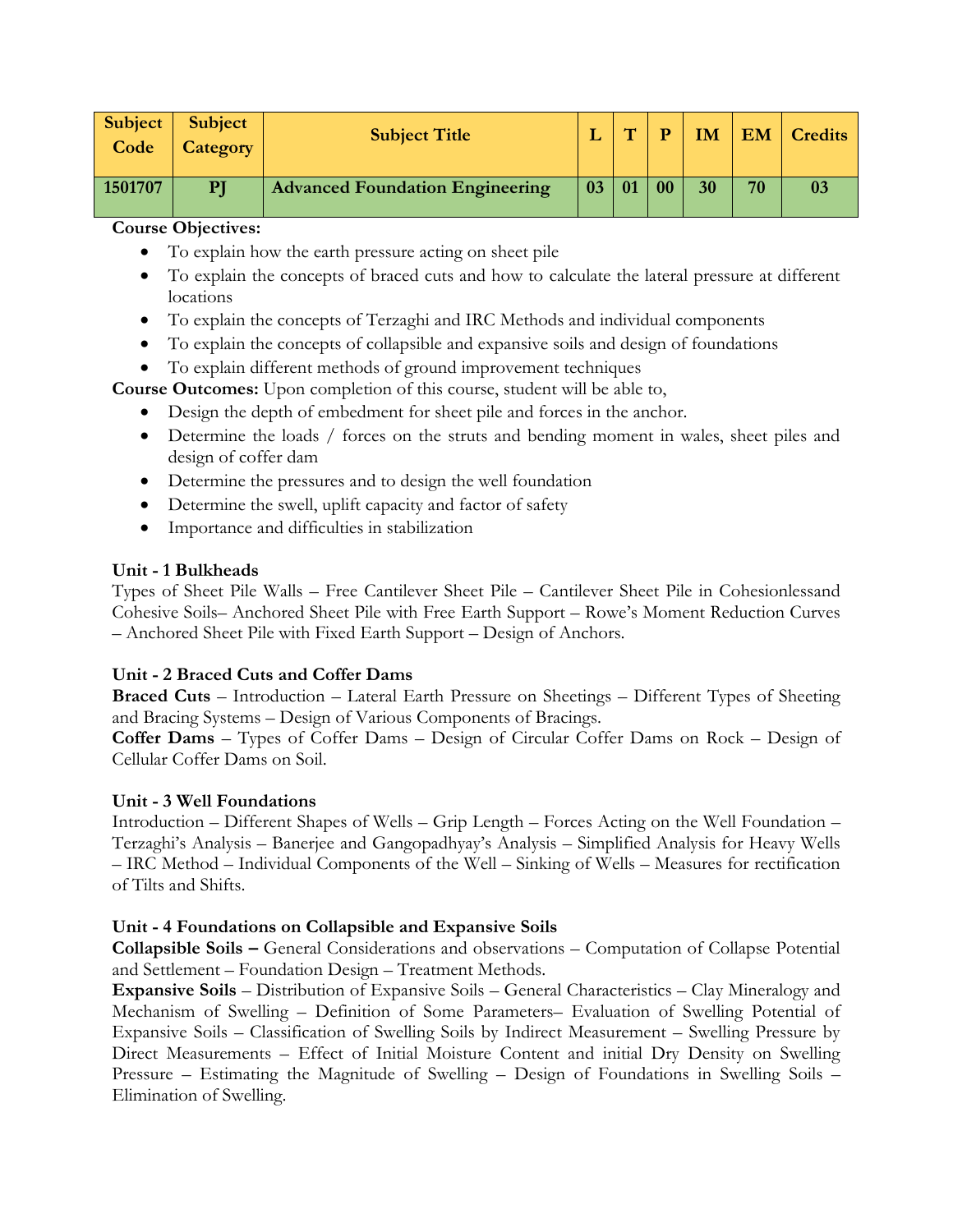#### **Unit - 5 Soil Stabilization**

Introduction – Mechanical Stabilization – Cement Stabilization – Lime Stabilization – Bituminous Stabilization – Chemical Stabilization – Thermal Stabilization – Electrical Stabilization – Stabilization by Grouting – Stabilization by Geo-Textile and Fabrics – Reinforced Earth.

## **TEXT BOOKS**

- 1. Dr. K R Arora "Soil Mechanics & Foundation Engineering", Standard Publishers Distributers, New Delhi.
- 2. V N S Murthy "Advanced Foundation Engineering", C B S Publishers & Distributors, New Delhi.
- 3. B C Punmia, Ashok Kumar Jain &Arun Kumar Jain "Soil Mechanics & Foundation Engineering", Lakshmi Publications, New Delhi.

- 1. Joseph E. Bowles "Foundation analysis & Design", Tata McGraw-Hill Companies, Inc. New York.
- 2. Braja M Das "Principles of Foundation Engineering", Thomson Publishers, United States.
- 3. N NSom& S C Das "Theory and Practice of Foundation Design", Prentice-Hall of India (P) Limited, New Delhi.
- 4. P Purushothama Raj "Soil Mechanics and Foundation Engineering", Pearson Education India, New Delhi.
- 5. Dr. P Purushothama Raj "Ground Improvement Techniques", Lakshmi Publications, New Delhi.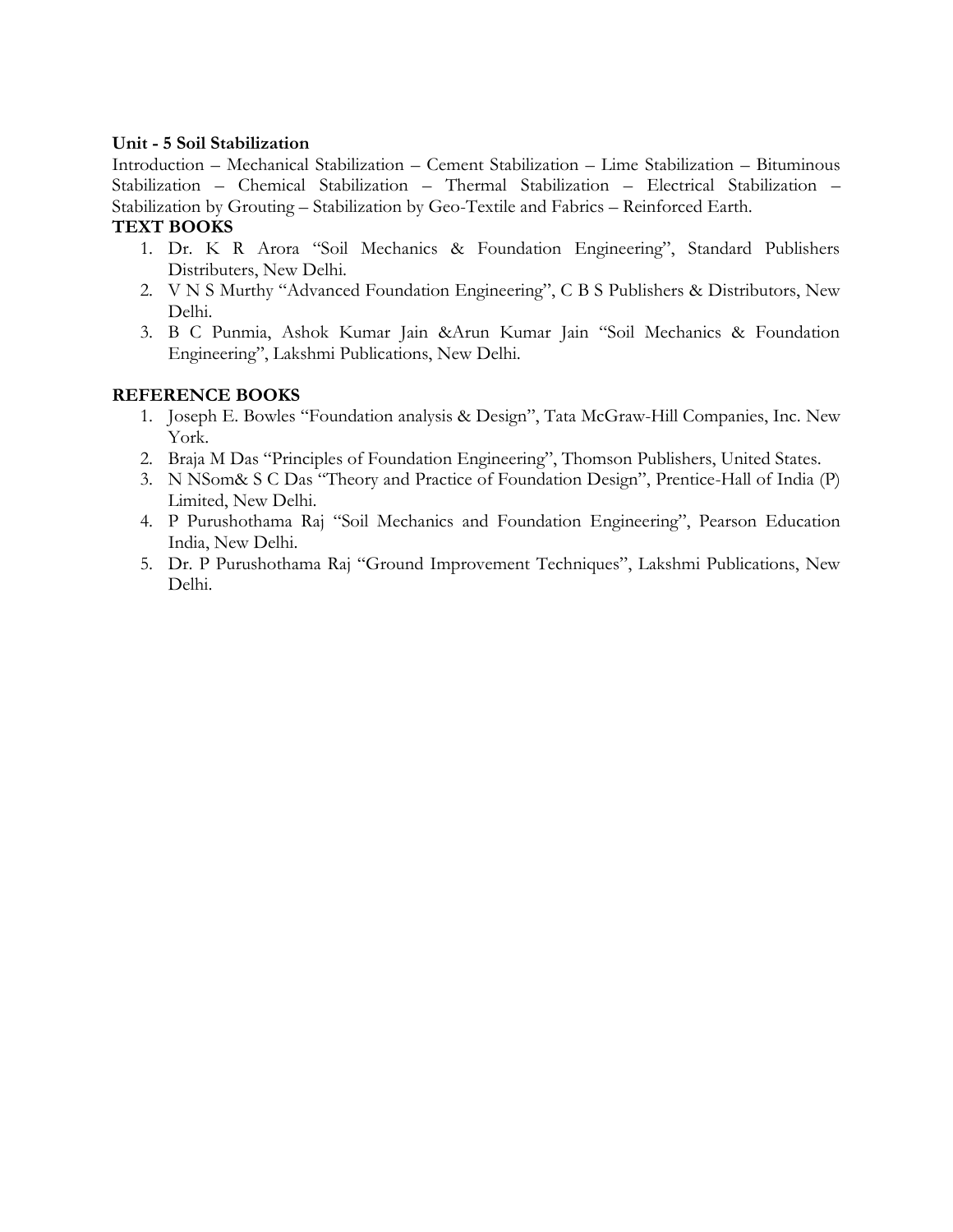| <b>Subject</b> | Subject  | <b>Subject Title</b>                              | $\overline{r}$ | D | <b>IM</b> |    | <b>EM</b> Credits |
|----------------|----------|---------------------------------------------------|----------------|---|-----------|----|-------------------|
| Code           | Category |                                                   |                |   |           |    |                   |
|                |          |                                                   |                |   |           |    |                   |
| 1501702        | PJ       | Design and Detailing of Reinforced   03   01   00 |                |   | 30        | 70 |                   |
|                |          | Concrete Structures – 2                           |                |   |           |    |                   |
|                |          |                                                   |                |   |           |    |                   |

- The primary objective of the course is to extend student's knowledge and proficiency in reinforced concrete structural design, analysis, and special detailing.
- Structural member modeling and analysis will be emphasized by developing small computer programs and/or by using available computer software.
- Structural member and system design will be implemented using the current code standards and specifications.
- To enable the student design more complex structural elements of reinforced concrete and model their behavior using computer applications.
- Students will build on their knowledge of basic reinforced concrete design and learn to:
	- $\checkmark$  Model and predict the response of reinforced concrete members under axial, flexure and shear loads, and
	- $\checkmark$  Design typical reinforced concrete components such as beams, slabs, footings, retaining walls, slender columns and pre-stressed beams

**Course Outcomes:** Upon completion of this course, student will be able to,

- Distinguish the different types of slabs
- Design of columns following IS code specifications
- Design footings
- Design of cantilever retaining walls
- Design of water storage tanks

## **Unit - 1 Design of Slabs**

Design of One Way Continuous Slab – Design of T-Beam Roof Slab Simply Supported on Four Edges, With Corners Not Held Down and Carrying U.D.L – Slab Simply Supported on the Four Edges With Corners Held Down and Carrying U.D.L. – Indian Standard Code Method – Design of Continuous Slabs – Design of Circular Slabs.

## **Unit - 2 Design of Slender Column**

Behaviour of Slender Columns – Braced and Unbraced Slender Columns – Second Order Structural Analysis of Slender Column Structures – IS Code Provisions for Slender Columns – Strength Reduction Coefficient Method – Additional Moment Method – Design of Columns with Axial Tension and Uniaxial Bending.

## **Unit - 3 Design of Footings**

**Isolated Footings:** Allowable Soil Pressure – Distribution of Base Pressure – Concentrically Loaded Footings – Eccentrically Loaded Footings – Overturning and Sliding – General Design Considerations and Code Requirements – Design of Plain Concrete Footing – Design of Rectangular Reinforced Concrete Footing.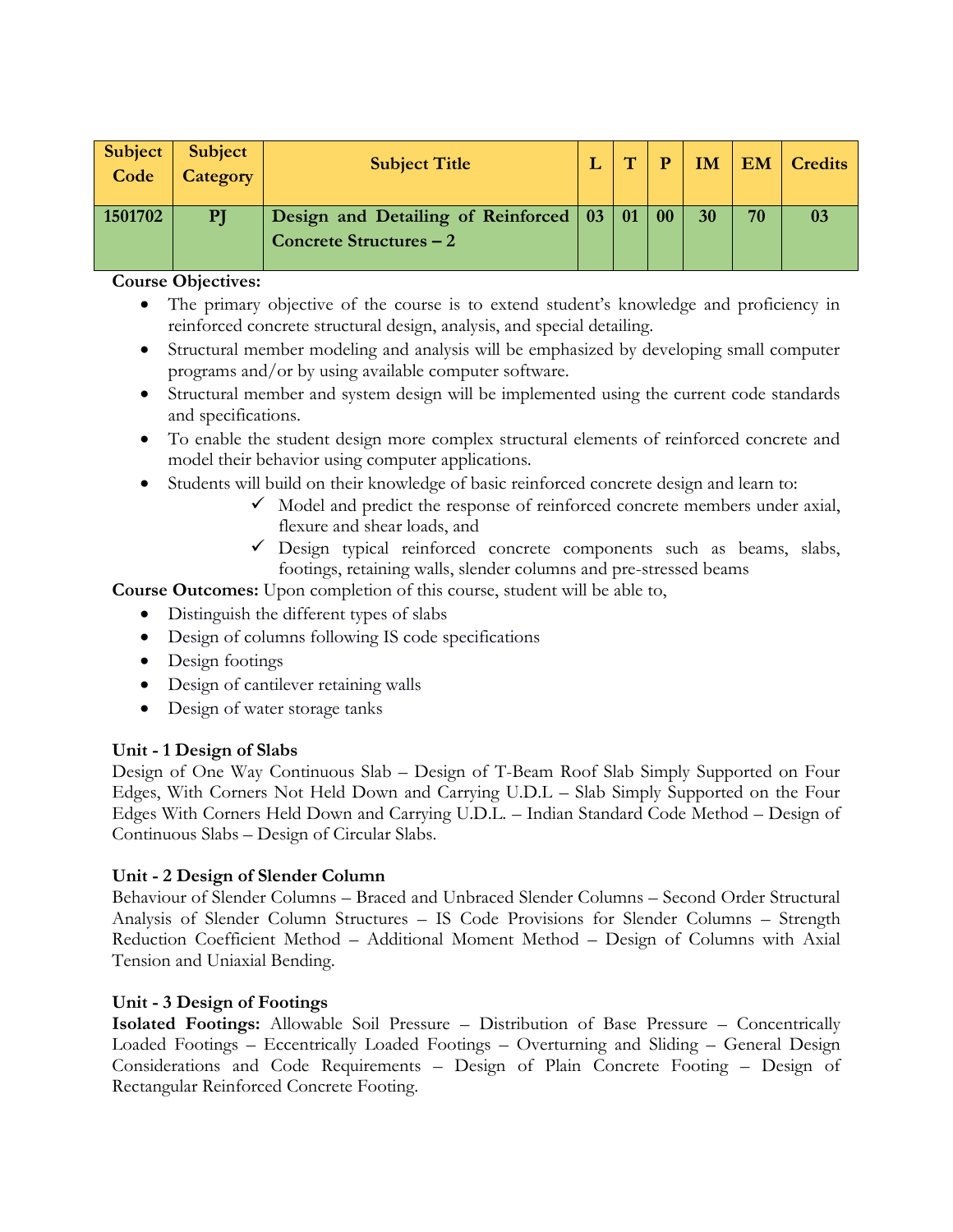**Combined Footings:** Distribution of Soil Pressure – Geometry of Two-Column Combined Footings – Design Considerations in Two-Column Footings – Design of Two-Column Combined Footings: Rectangular and Trapezoidal Footings.

## **Unit - 4 Design of Cantilever Retaining Walls**

Types of Retaining Walls – Behaviour – Lateral Earth Pressure – Effect of Surcharge – Effect of Water Table – Proportioning Cantilever Retaining Walls – Stability Requirements – Soil Bearing Pressure Requirement – Design of Cantilever Retaining Wall with Horizontal and Inclined Backfill.

## **Unit - 5 Design of Water Storage Tanks**

Analysis Using IS-3370 – Underground and Over the Ground Supported Tanks – Design of Rectangular and Circular Water Tanks with Flexible and Rigid Joints between Floor and Wall.

# **TEXT BOOKS**

- 1. B C Punmia, Ashok Kumar Jain &Arun Kumar Jain "Limit State Design of Reinforced Concrete (As per IS 456-2000)", Lakshmi Publications, New Delhi.
- 2. S UnnikrishnaPillai and DevdasMenon "Reinforced Concrete Design", Tata McGraw-Hill Companies, Inc. New York.

## **REFERENCE BOOKS / IS CODES**

- 1. M L Gambhir "Fundamentals of Reinforced Concrete Design", P H I Learning Pvt. Limited, New Delhi.
- 2. P C Varghese "Limit State Design of Reinforced Concrete", P H I Learning Pvt. Limited, New Delhi.
- 3. IS 456-2000 "Indian Standard Code of Plain and Reinforced Concrete Code of Practice", Bureau of Indian Standards, New Delhi.
- 4. IS 3370-2009 "Indian Standard Code of Concrete Structures for Storage of Liquids Code of Practice", Bureau of Indian Standards, New Delhi.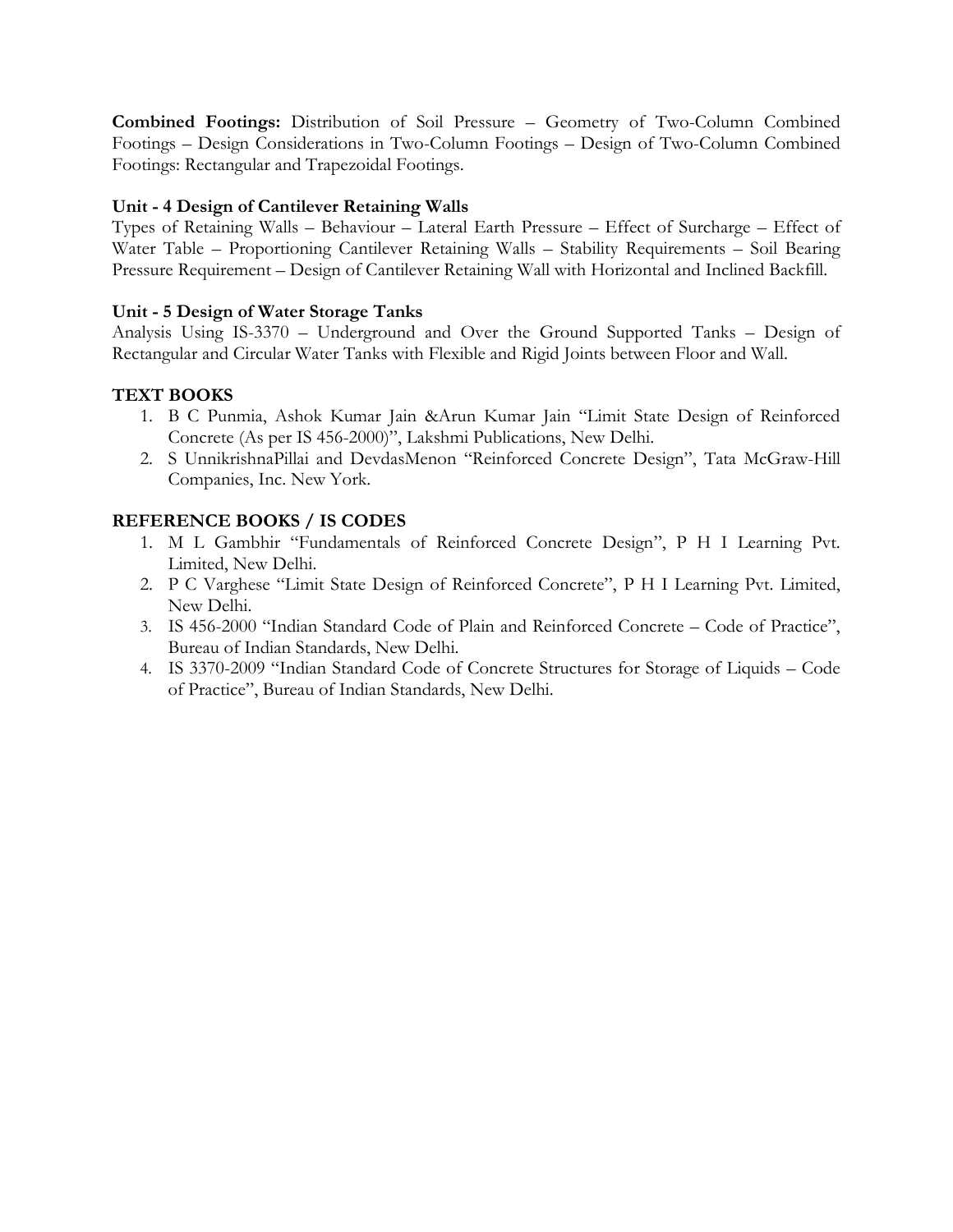| <b>Subject</b><br>Code | Subject<br>Category |                             | <b>Subject Title</b>         |  | $\mathbf{H}$ | D                |    |    | IM   EM   Credits |
|------------------------|---------------------|-----------------------------|------------------------------|--|--------------|------------------|----|----|-------------------|
| 1501703                | PI                  | Design<br><b>Structures</b> | and Detailing of Steel 03 01 |  |              | $\vert 00 \vert$ | 30 | 70 |                   |

 Steel structures and structural elements are analyzed and designed by elastic & plastic methods. These methods based on experimental investigations. The structural design in a limited sense also deals with the design of various parts or members of structures.

**Course Outcomes:** Upon completion of this course, student will be able to,

- Design the different types of structural steel sections.
- Design different types of compression and tension members which are used in different types of steel constructions.
- Able to differentiate and design different types of Beams, column bases and welded connections.

## **Unit - 1 Plastic Analysis and Welded Connections**

**Plastic Analysis:**Introduction – Idealized Stress – Strain Diagram – Shape Factors for Various Sections – Moment Curvature Relationship – Ultimate Moment – Plastic Hinge – Lower and Upper Bound Theorems – Ultimate Strength Fixed and Continuous Beams – Frames.

**Welded Connections:** Introduction – Advantages and Disadvantages of Welding – Strength of Welds – Butt and Fillet Welds – Permissible Stresses – IS Code Requirements – Design of Welds Subjected to Moment Acting in the Plane and at Right Angles to the Plane of the Joints – Beam to Beam and Beam to Column Connections.

## **Unit - 2 Design of Tension and Compression Members**

**Tension Members:** Types of Sections – Net Effective Section for Angles and Tees in Tensions – Lug Angles – Tension Splices

**Compression Members:** Plain and Built Up Compression Members – Assumptions Regarding End Conditions – Design of Built Up Columns with Battens and Lacings – Splicing of Column.

## **Unit - 3 Beams**

Allowable Stresses – Design Requirements as per IS Code – Design of Simple and Compound Beams- Curtailment of Flange Plates – Beam to Beam Connections – Check for Deflections – Shear – Buckling – Check for Bearing – Laterally Unsupported Beams.

## **Unit - 4 Design of Beam to Column Connections**

Introduction – Design of Beam to Column Connections – Framed, Stiffened, Un-Stiffened and Seated Bracket Connections.

## **Unit - 5 Design of Column Bases**

Design of Slab Base and Gusseted Bases – Column Bases subjected to Moment.

# **TEXT BOOKS**

1. S K Duggal "Limit State Design of Steel Structures", Tata McGraw-Hill Companies, Inc. New York.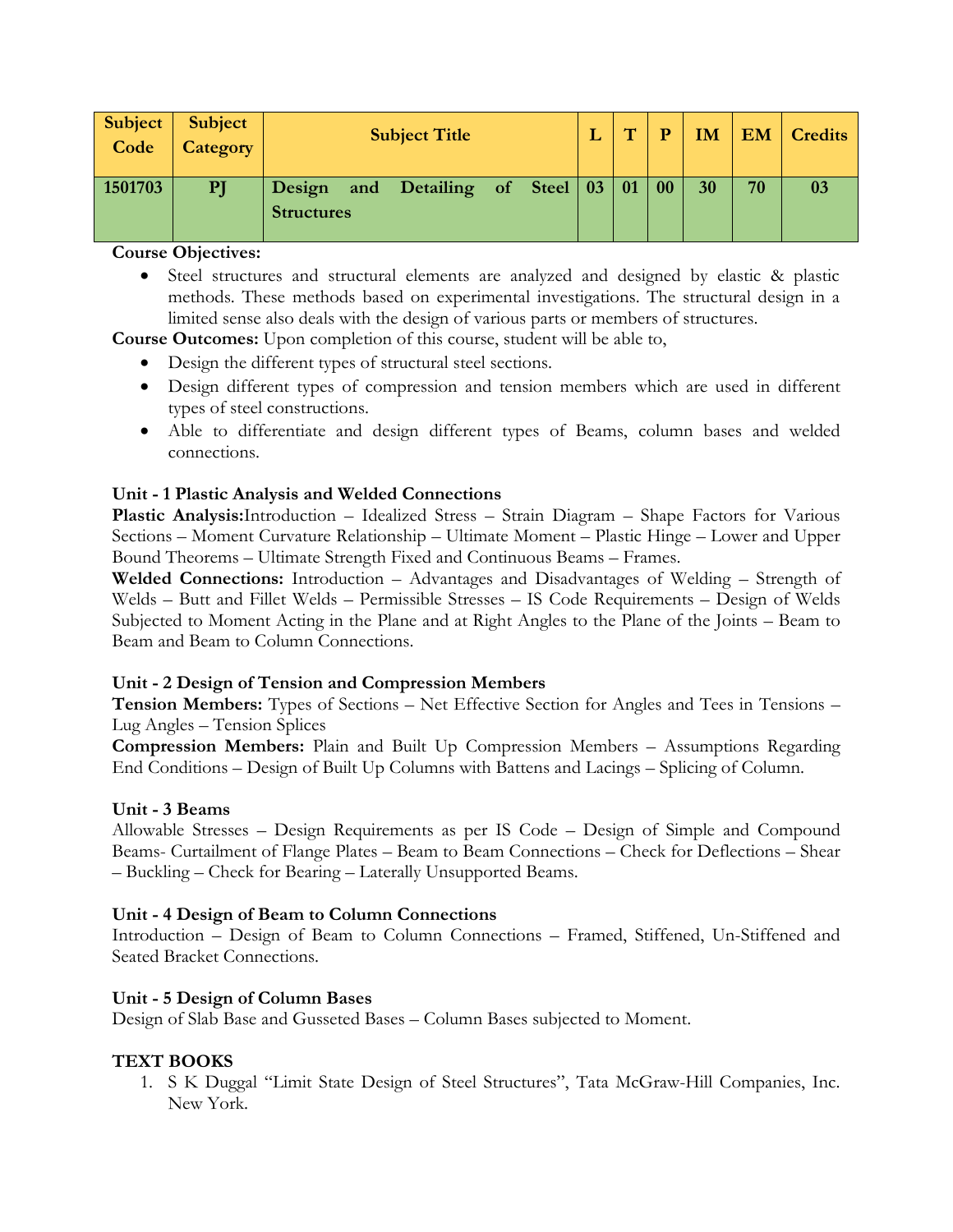2. S SBhavikatti "Design of Steel Structures", I K International Publishing House Pvt. Limited, New Delhi.

#### **REFERENCE BOOKS / IS CODES / TABLES**

- 1. IS 800-2007 "Indian Standard Code of Practice for General Construction in Steel", Bureau of Indian Standards, New Delhi.
- 2. IS 875 Part 3 "Indian Standard Code of Practice for Design Loads (Other than Earthquake) for Building and Structures – Wind Loads", Bureau of Indian Standards, New Delhi.
- 3. K L V Ramu and SubhashChander "Steel Tables SI Units", Jain Brothers, New Delhi.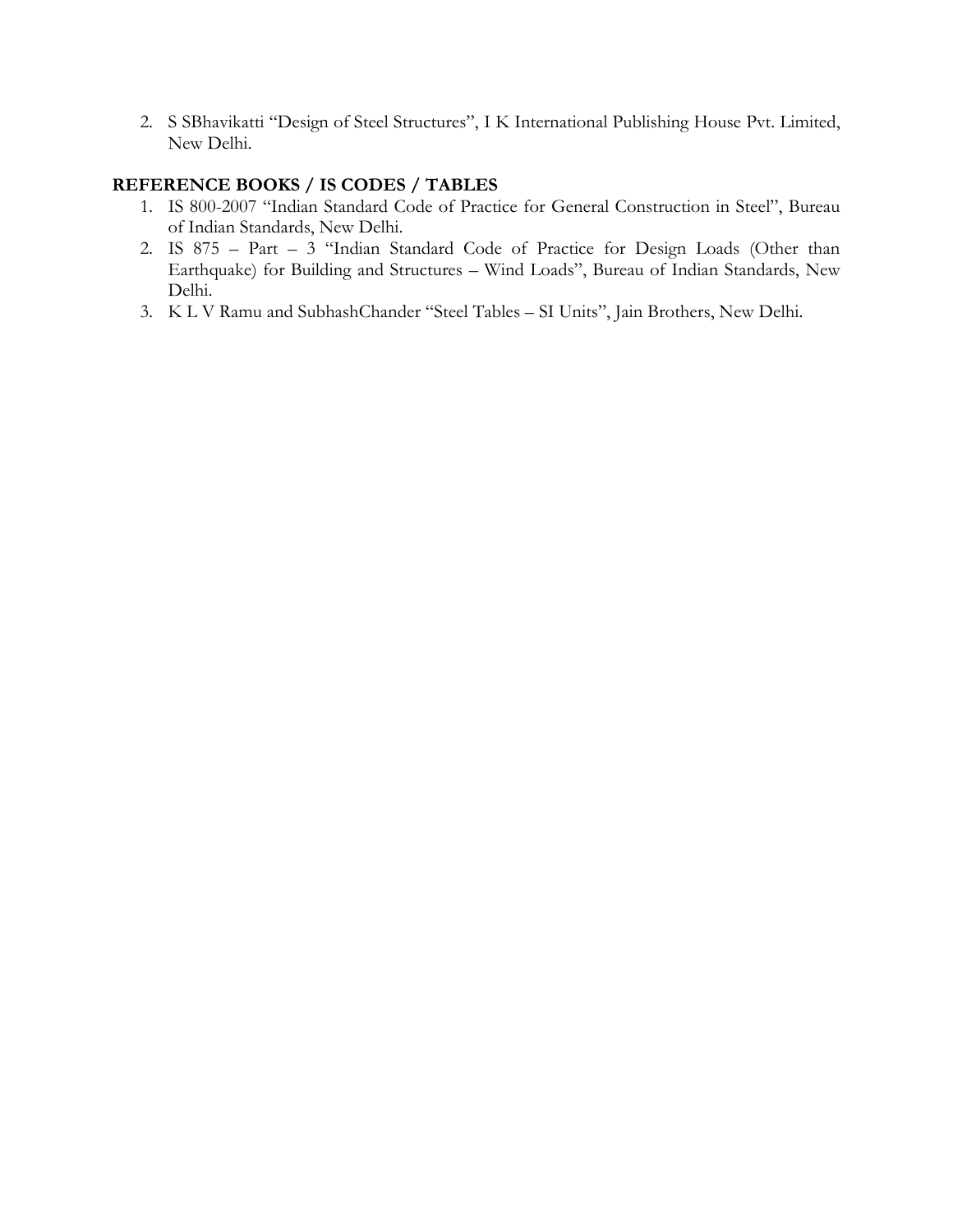| Subject<br>Code | Subject<br>Category | <b>Subject Title</b>           |    | $\overline{ }$ | D | IM | <b>EM</b> | <b>Credits</b> |
|-----------------|---------------------|--------------------------------|----|----------------|---|----|-----------|----------------|
| 1501701         | PI                  | <b>Structural Analysis – 2</b> | 03 | 01             |   | 30 | 70        | 03             |

- To understand application of Castigliano's theorem 1and 2 for beams and trusses
- To study the behavior of arches and their methods of analysis
- To have basic knowledge of I.L for reaction, bending moment and shear force in simply supported beam.
- To learn and analyze continuous beams by flexibility and stiffness method
- To understand the methods of analysis of indeterminate trusses for external loads, lack of fit and thermal effect.

**Course Outcomes:** Upon completion of this course, student will be able to,

- Differentiate Determinate and Indeterminate Structures
- Analyze the arches with different end conditions
- Draw the influence lines and construct the ILD diagram for the moving loads.
- Analyze the loads in Pratt and Warren trusses, design of bridge structures
- Use the concepts of matrix method for analysis of beams, frames and trusses.

## **Unit - 1 Indeterminate Structural Analysis**

Indeterminate Structural Analysis – Determination of Static and Kinematic Indeterminacies – Solution of Trusses with up to Two Degrees of Internal and External Indeterminacies – Castiglioni's Theorem.

## **Unit - 2 Arches**

**Three Hinged Arches**: Elastic Theory of Arches – Eddy's Theorem – Determination of Horizontal Thrust – Bending Moment – Normal Thrust and Radial Shear – Effect of Temperature. **Two Hinged Arches:** Determination of Horizontal Thrust Bending Moment – Normal Thrust and Radial Shear – Rib Shortening and Temperature Stresses – Tied Arches – Fixed Arches – (No Analytical Question).

## **Unit - 3 Moving Loads**

Introduction – Maximum SF and BM at a Given Section and Absolute Maximum S.F. and B.M Due to Single Concentrated Load U. D Load Longer than the Span – U. D Load Shorter than the Span – Two-Point Loads with Fixed Distance between them and Several Point Loads – Equivalent Uniformly Distributed Load – Focal Length.

## **Unit - 4 Influence Lines**

Definition of Influence Line for SF – Influence Line for BM – Load Position for Maximum SF at a Section – Load Position for Maximum BM at a Section Point Loads – U.D. Load Longer than the Span – U.D. Load Shorter than the Span – Influence Lines for Forces in Members of Pratt and Warren Trusses.

## **Unit - 5 Flexibility and Stiffness Methods**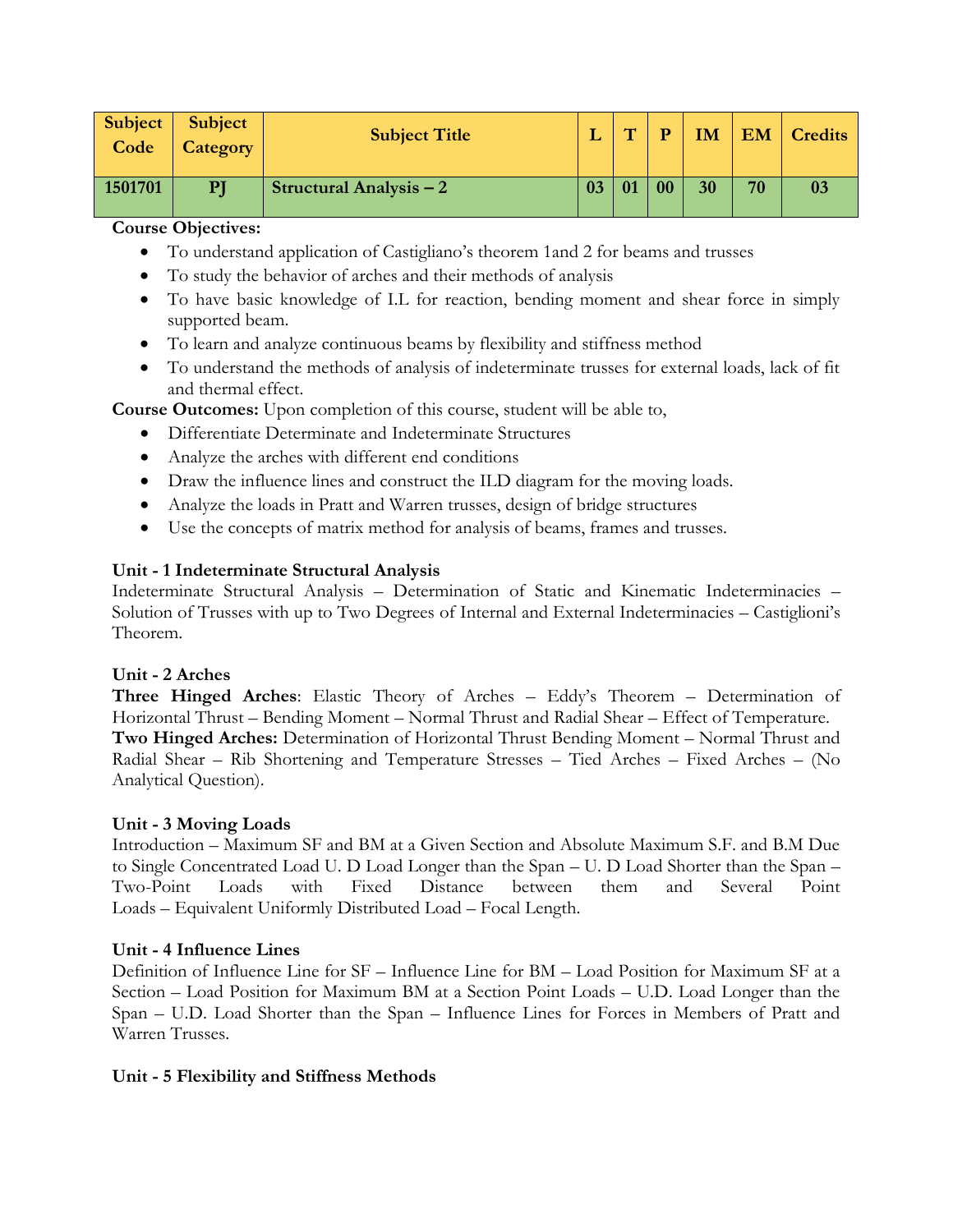**Flexibility Method:** Introduction – Application to Continuous Beams Including Support Settlements.

Stiffness Method: Introduction to Stiffness Method and its Application to Continuous Beams including Support Settlements.

## **TEXT BOOKS**

- 1. Dr. C S Reddy "Structural Analysis", Tata McGraw-Hill Companies, Inc. New York.
- 2. S Ramamrutham and R Narayan "Theory of Structures", DhanpatRai Publishing Company (P) Limited, New Delhi.
- 3. G S Pandit and S P Gupta "Structural Analysis A Matrix Approach", Tata McGraw-Hill Companies, Inc. New York.

- 1. DevdasMenon "Structural Analysis", Narosa Publishing House, New Delhi.
- 2. V N Vazirani, M MRatwani and S K Duggal "Analysis of Structures", Khanna Publishers, New Delhi.
- 3. S SBhavikatti "Structural Analysis 1 & 2", Vikas Publishing House Pvt. Limited, New Delhi.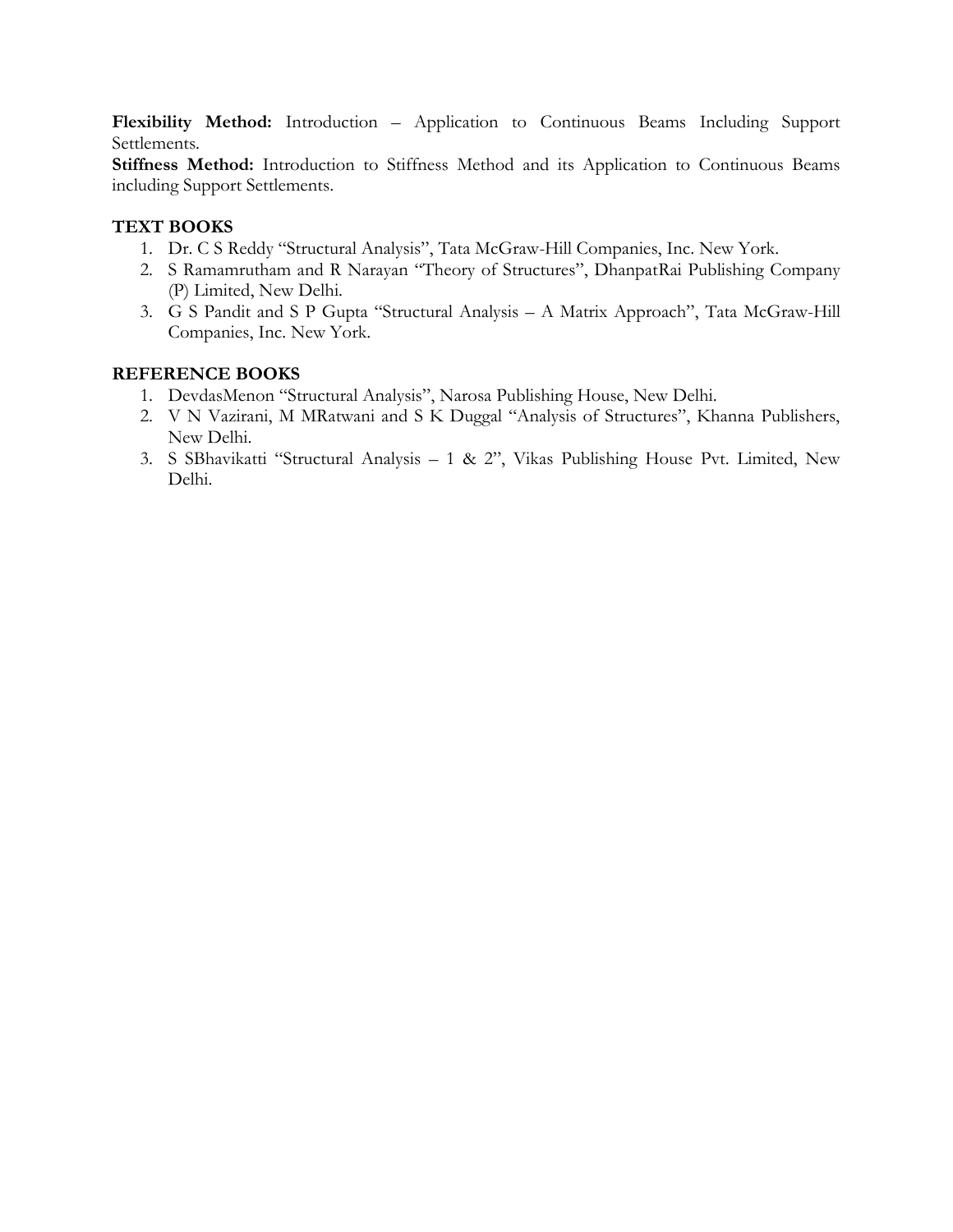| <b>Subject</b><br>Code | Subject<br>Category | <b>Subject Title</b>                  |    | $\overline{r}$ | D              | <b>IM</b> |    | <b>EM</b> Credits |
|------------------------|---------------------|---------------------------------------|----|----------------|----------------|-----------|----|-------------------|
| 1501704                | PI                  | <b>Transportation Engineering – 2</b> | 03 | 01             | 0 <sub>0</sub> | 30        | 70 | 03                |

- To understand the various components of railway Engineering.
- To know various component involved in the track design concept of railway Engineering.
- To understand the techniques involved in harbor Layout.

**Course Outcomes:** Upon completion of this course, student will be able to,

- List the components of railway Engineering and their functions.
- Design railway track geometrics.
- List the requirement of airport site selection
- List the requirement of a harbor
- List suitable harbor maintenance methods.

#### **Unit - 1 Introduction to Railway Engineering**

Permanent Way Components – Cross Section of Permanent Way – Functions of Various Components Like Rails, Sleepers and Ballast – Rail Fastenings – Creep of Rails – Theories Related to Creep – Adzing of Sleepers Sleeper Density – Geometric Design of Rail Way Track – Gradients – Grade Compensation – Degree of Curve Cant and Negative Super Elevation – Cant Deficiency.

#### **Unit - 2 Geometric Design of Railway Track**

Gradients – Grade Compensation – Cant and Negative Super Elevation – Cant Deficiency – Degree of Curve Crossings and Turn Outs – Stations and Yards – Introduction – Purposes of Rail Way Stations – Selection of a Site for a Railway Station – Types of Railway Stations – Definition of a Yard – Types of Yards – Tunnelling Definition – Types of Tunnelling – Drainage in Tunnels – Ventilation of Tunnels – Lining of Tunnels – Underground Railways – Tube Railways – Maintenance of Railway Tunnels.

#### **Unit - 3 Airport Engineering**

Airport Site Selection – Factors affecting Site Selection and Surveys – Runway Orientation – Wind Rose Diagram – Basic Runway Length – Correction for Runway Length – Terminal Area – Layout and Functions – Concepts of Terminal Buildings – Simple Building, Linear Concept, Pier Concept and Satellite Concept – Typical Layouts – Runway and Taxiway Lighting.

#### **Unit – 4 Harbours, Docks and Break Water**

Introduction – Natural Harbours – Artificial Harbours – Size of Harbours – Open Berths – Docks – Shape of Docks and Basins – Design and Construction of Basin or Dock Walls – Dock Entrances and Entrance Locks Classification of Breakwaters – Upright Wall Breakwater – Mound with Super Structure Water Breaker – Mound Breakwaters.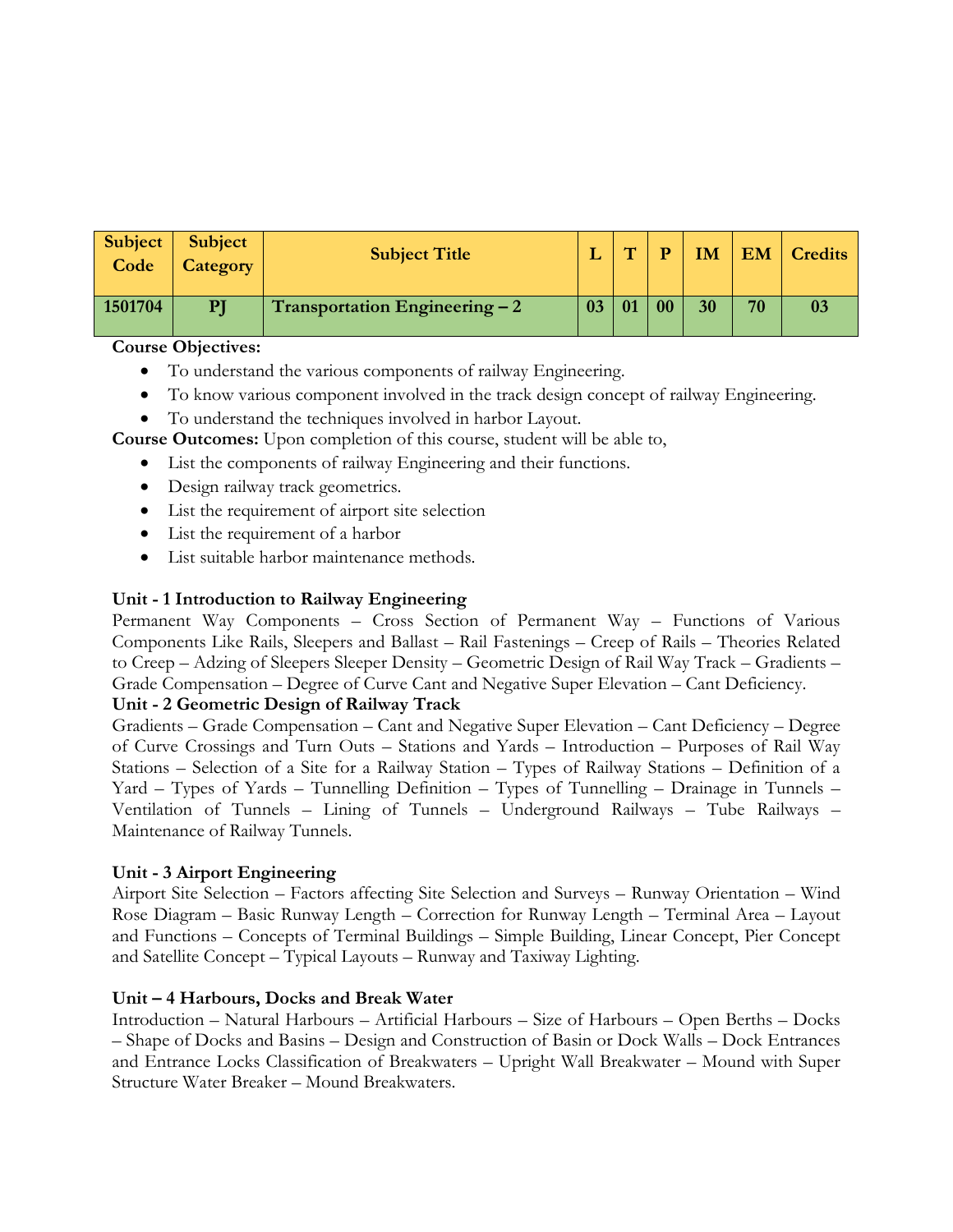#### **Unit – 5 Dredging and Maintenance**

Introduction – Types of Dredgers – Bucket or Ladder Dredger – Sand Pump or Hydraulic Dredger or Cutter Dredger – Grab Dredger – Rock Dredger – Dipper Dredger – Hopper Barge – Maintenance of Buildings – Protection of Timber Piles – Maintenance of Lock Gates and Caissons – Maintenance Fresh Water – Hydraulic and Electric Mains – Soundings – Organization of Maintenance.

## **TEXT BOOKS**

- 1. S C Saxena and S P Arora "A Text Book of Railway Engineering", DhanpatRai Publishing Company (P) Limited, New Delhi.
- 2. V N Vazirani and S P Chandola "Transportation Engineering Vol-2", Khanna Publishers, New Delhi.

- 1. Satish Chandra and M MAgarwal "Railway Engineering", Oxford & IBH Publishing Company (P) Limited, New Delhi.
- 2. R Srinivasan "Harbour, Dock and Tunnel Engineering", Charotar Publishing House Pvt. Limited, Anand.
- 3. Hasmukh P Oza and GautamOza "Dock and Harbour Engineering", Charotar Publishing House Pvt. Limited, Anand.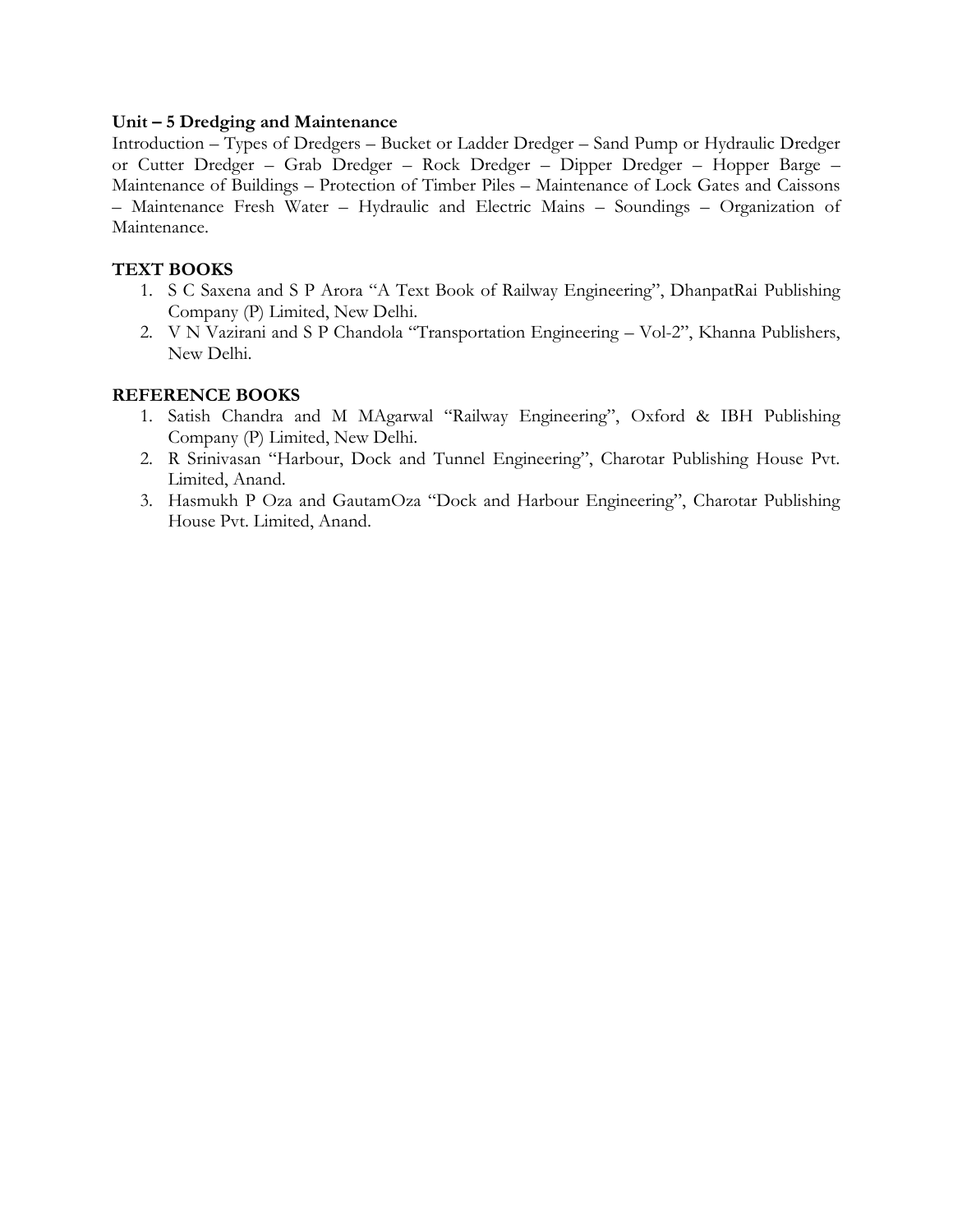| Subject<br>Code | <b>Subject</b><br><b>Category</b> | <b>Subject Title</b>             | <b>PTT</b> |    | <b>IM</b> |    | <b>EM</b> Credits |
|-----------------|-----------------------------------|----------------------------------|------------|----|-----------|----|-------------------|
| 1501705         | ${\bf P}$ J                       | Water Resources Engineering $-2$ | 01         | 00 | 30        | 70 | 03                |

- To study the various factors considering for construction of different head works i.e., canal head works, cross drainage works etc.,
- To study the different components and their applications
- To study the various design procedures and their engineering significances
- To study the different tools required for knowing performance of water resources projects.

**Course Outcomes:** Upon completion of this course, student will be able to,

- Distinguish of irrigation systems, various water resources and storage works.
- List the principles of mathematics in finding the irrigation requirements.
- Know the responsibility of a civil engineer for constructions of canal outlets, canal escapes; cross drainage works in reducing the floods.
- Design hydraulic structures and regulatory works using different methods.
- Predict the cost benefit analysis and give insights for the benefit of society.

#### **Unit - 1 Spillways**

Types of Spillways – Necessity and Components of Spillways – Applications of Spillways –Design Principles of Ogee Spillways – Types of Spillway Gates **–** Energy Dissipation Methods.

## **Unit - 2 Canal Structures – 1**

Types of Falls and Their Location – Design Principles of Sarda type Fall – Trapezoidal Notch Falland Straight Glacis Fall.

## **Unit - 3 Canal Structures – 2**

Canal Regulation Works – Principles of Design of Distribution and the Head Regulator – Canal Outlets – Types of Canal Modules – Proportionality Sensitivity and Flexibility.

## **Unit - 4 Cross Drainage Works**

Types of Selection of Site – Design Principles of Aqueduct – Siphon Aqueduct and Super Passage.

#### **Unit - 5 Water Resources Planning**

Introduction to Indian Water Resources – Scenario of Water Use – Purpose of Water Resource Development – Classification of Water Resources – Development Projects – Simulation – Process of Project Formulation – Project Evaluation – Strategies for Future – Planning Strategies – Management Strategies.

## **TEXT BOOKS**

- 1. G L Asawa "Irrigation and Water Resources Engineering", New Age International (P) Limited, Publishers, New Delhi.
- 2. R S Varshney, S C Gupta and R L Gupta "Theory and Design of Irrigation Structures", Nem Chand & Bros Publishers, Roorkee, Uttarakhand.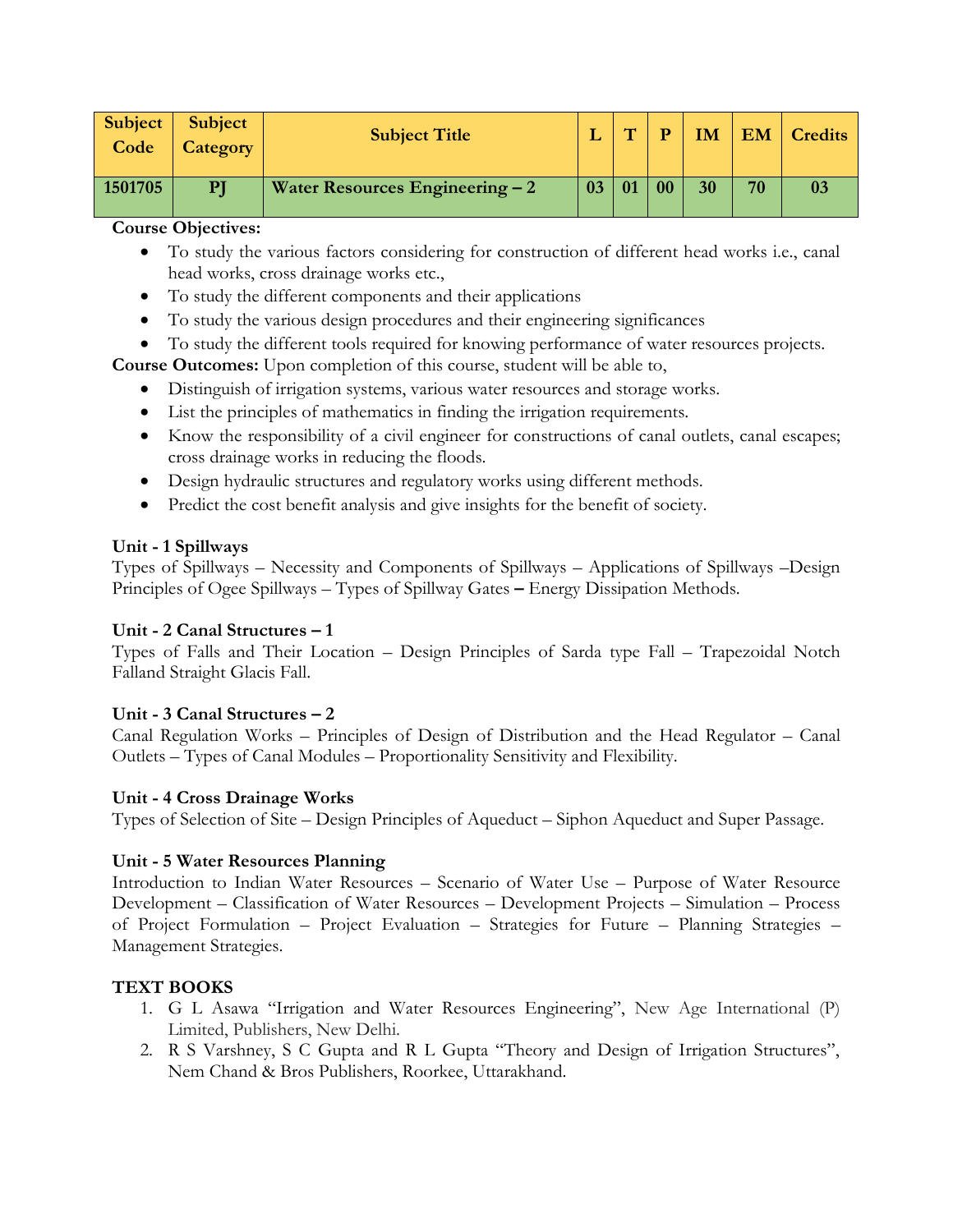- 1. SatyaNarayanaMurtyChalla "Water Resources Engineering Principles and Practice", New Age International (P) Limited, Publishers, New Delhi.
- 2. B C Punmia, Pande B BLal, Ashok Kumar Jain &Arun Kumar Jain "Irrigation and Water power Engineering", Lakshmi Publications, New Delhi.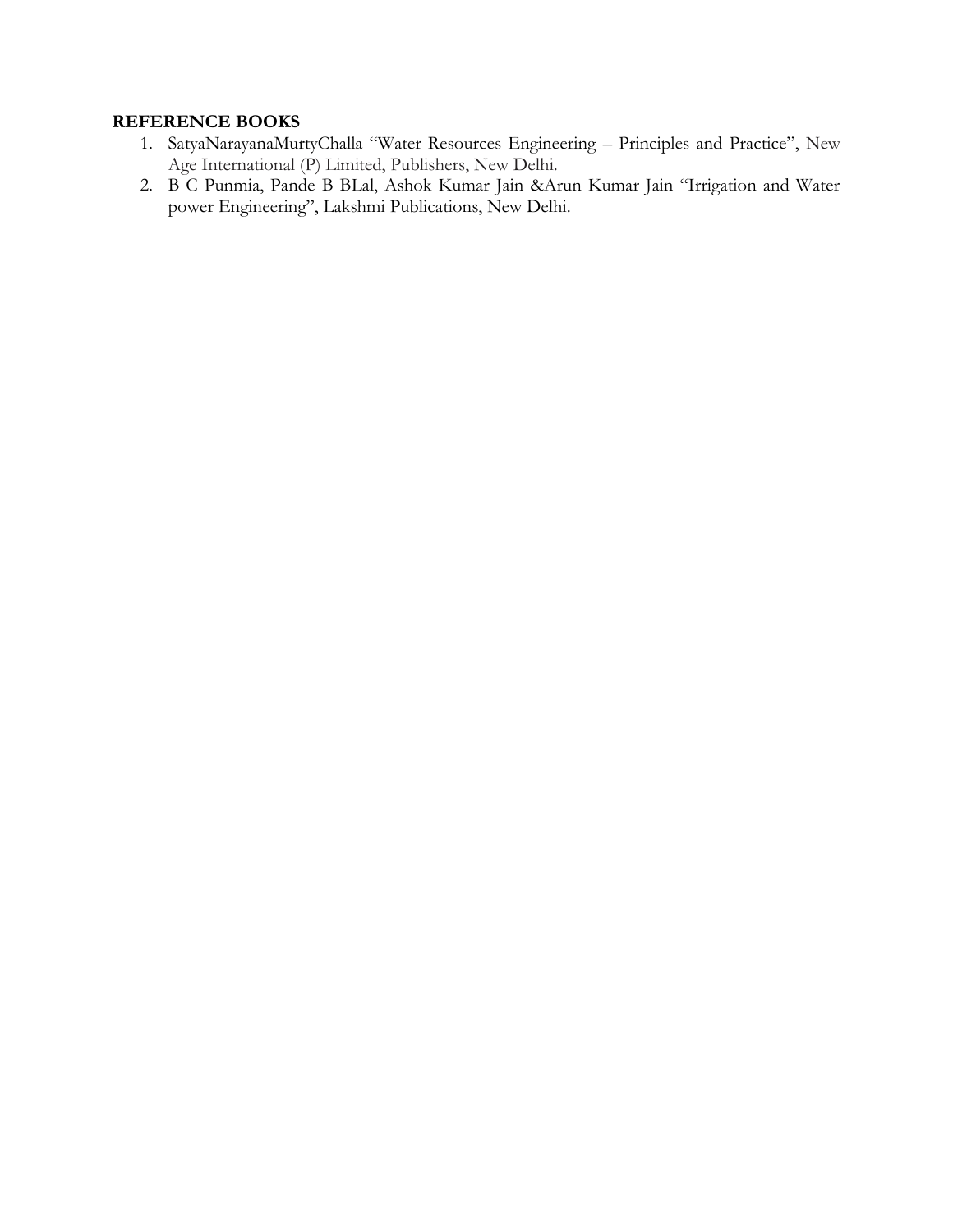| Subject<br>Code | Subject<br>Category | Subject Title                                                     | <b>PTS</b> |  |                 | $IM$   EM   Credits |
|-----------------|---------------------|-------------------------------------------------------------------|------------|--|-----------------|---------------------|
| 1501802         | PI                  | Design and Drawing of Irrigation 03 01 00 30<br><b>Structures</b> |            |  | 70 <sub>1</sub> | 03                  |

- To study the preliminary and secondary investigations required for hydraulic structures
- To study the different methods for estimating of peak flow
- To study in detail design procedures and their site specific criteria
- To study the different safety measures required for during operations of irrigation structures.

**Course Outcomes:** Upon completion of this course, student will be able to,

Understand the factors which are used for selecting in constructing various hydraulic structures.

- To estimate the peak flood and their importance in the design of hydraulic structures and components in the structures.
- Understand how to develop an irrigation structure as per the suitability of a site.
- To design the various components of hydraulic structures.
- Understand various protective works used in hydraulic structures for the safety of Submerged.

#### **Unit - 1 Design of surplus weir**

Introduction – Estimation of Flood Discharge – Selection of type of Work – Length of Surplus Weir – Crest Width Base Width – Abutments – Wings Returns – Aprons.

#### **Unit - 2 Canal Drop (Notch Type)**

Trapezoidal Notch Length of Drop Wall Between Abutments – Profile of Drop Wall – Notch Pier – Protective Works.

#### **Unit - 3 Tank Sluice with Tower Head**

Vent Way Design – Sluice Barrel Tower Head – R.C Slab – Earth Pressure – Stability Analysis – Tower Head Design – Cistern.

#### **Unit - 4 Canal Regulator Cum Road Bridge**

Vent Way Design – Drowning Ratio Method – Roadway – Piers Shutters, Abutments – Wing Walls – Return Walls – Return Walls – Solid Apron for Regulator – Revetments – Energy Dissipation.

#### **Unit - 5 Under Tunnel**

Design of Barrel Roof – Abutments Pressure Under Pier – Fixing Maximum Flood Levels Rail Channel – Afflux over Drop Wall – Loss of Head Calculation – Depth of Foundation Return Walls – Wing Walls and Return – Uplift – Creep Lost in Percolation.

#### **TEXT BOOKS**

1. C SatyanarayanaMurty "Water Resources Engineering – Principles and Practice", New Age International (P) Limited, Publishers, New Delhi.

#### **REFERENCE BOOKS**

1. Santosh Kumar Garg "Irrigation Engineering and Hydraulic Structures", Khanna Publishers, New Delhi. 2. N Balasubramanya "Hydraulic Structures and Irrigation Design Drawing", Sapna Book House and Publishers, Bangalore.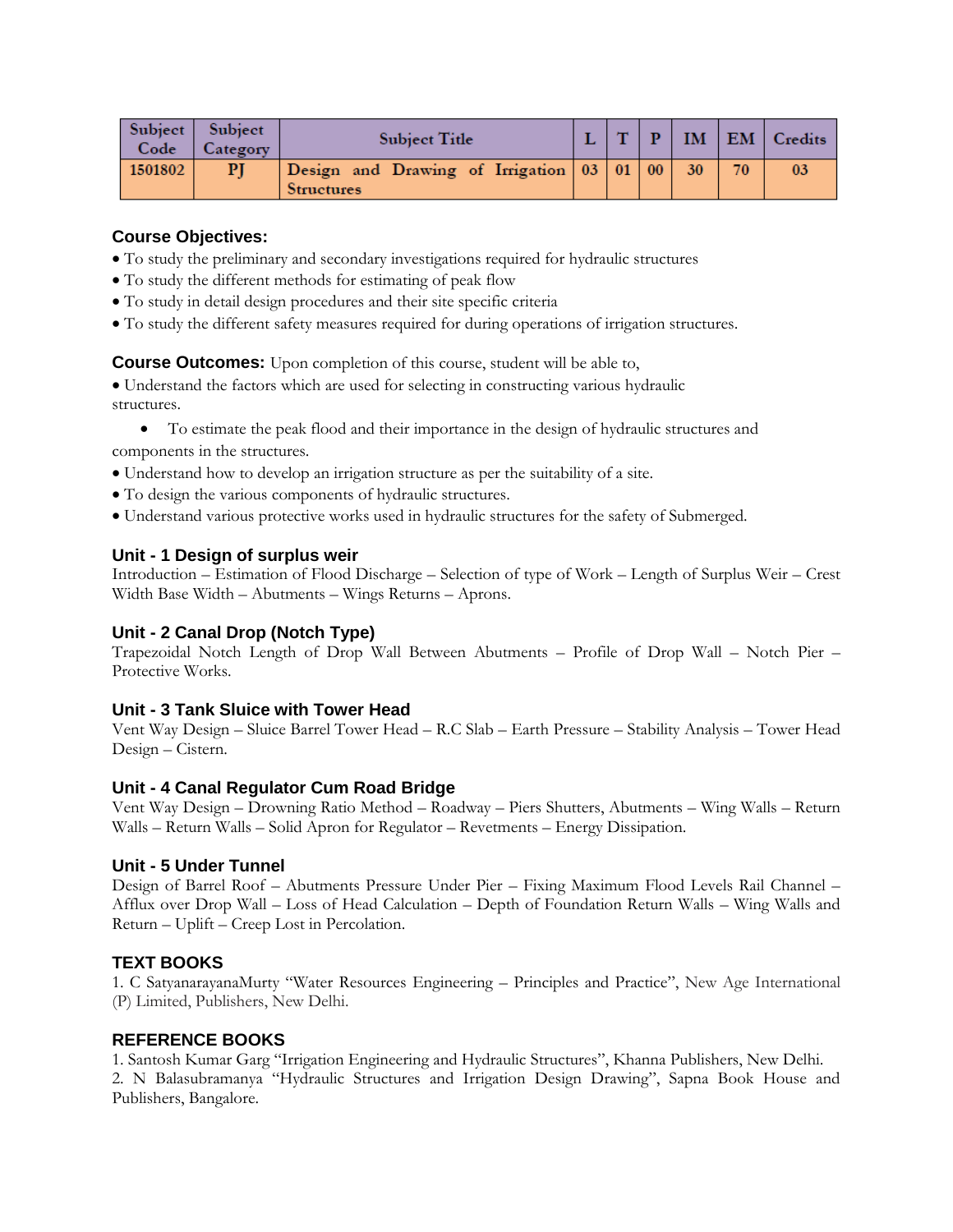| Subject<br>Code | Subject<br>Category | Subject Title      |                 | $\mathbf{H}$ |    | <b>IM</b> |    | EM   Credits |
|-----------------|---------------------|--------------------|-----------------|--------------|----|-----------|----|--------------|
| 1501806         | PI                  | Bridge Engineering | $\overline{03}$ | 01           | 00 | 30        | 70 | 03           |

- Bridges and its components- different types of loadings and irc classification of loadings and its importance
- Bridges and box culverts and its design procedure.
- Bridge bearings and its importance and plate girder bridges and its design procedure.

**Course Outcomes:** Upon completion of this course, student will be able to,

- Students are effectively learned the bridges and various loads are acting on the bridges.
- Students understand the deck slab and its various loadings
- Students understood the t-beam bridge and its components and various loads acting on the t-beam bridges effectively
- Composite bridges and its design and shear connectors are designed by the students
- All of the components of the bridges and loads are learned by the students effectively.

#### **Unit - 1 Introduction**

Importance of Site Investigation in Bridge Design – Highway Bridge Loading Standards – Impact Factor – Railway Bridge Loading Standards (B.G & M G Bridges) – Various Loads in Bridges.

## **Unit - 2 Box Culvert**

**Box Culvert:** General Aspects – Design Loads – Design of Box Culvert Subjected to R C Class AA Tracked Vehicles only.

#### **Unit - 3 Design of Deck Slab Bridge**

General Features – Effective Width Method of Analysis Design of Deck Slab Bridge (Simply Supported) subjected to Class AA Tracked Vehicles only.

## **Unit - 4 Design of T-Beam Bridge**

General Features – Design of Interior Panel of Slab – Pigeauds Method – Design of a T- Beam Bridge Subjected to Class AA Tracked Vehicles only.

## **Unit - 5 Piers, Abutments and Bridge Bearings**

General Features – Bed Block – Material Piers & Abutments – Types of Piers – Forces Acting on the Piers – Stability Analysis of Piers – General Features of Abutments – Forces Acting on Abutments – Stability Analysis of Abutments – Types of Wing Walls – Approaches – Types of Bridge Foundations (Excluding Design)

**Bridge Bearings:** General Features – Types of Bearings – Design Principles of Rocker & Roller Bearings – Design of Steel Rocker Bearings – Design of Elastomeric Pad Bearings

## **TEXT BOOKS**

1. S Ponnuswamy "Bridge Engineering", Tata McGraw-Hill Companies, Inc. New York.

2. N Krishna Raju "Design of Bridges", Oxford & IBH Publishing Company (P) Limited, New Delhi.

3. D Johnson Victor "Essentials of Bridge Engineering", Oxford & IBH Publishing Company (P) Limited, New Delhi.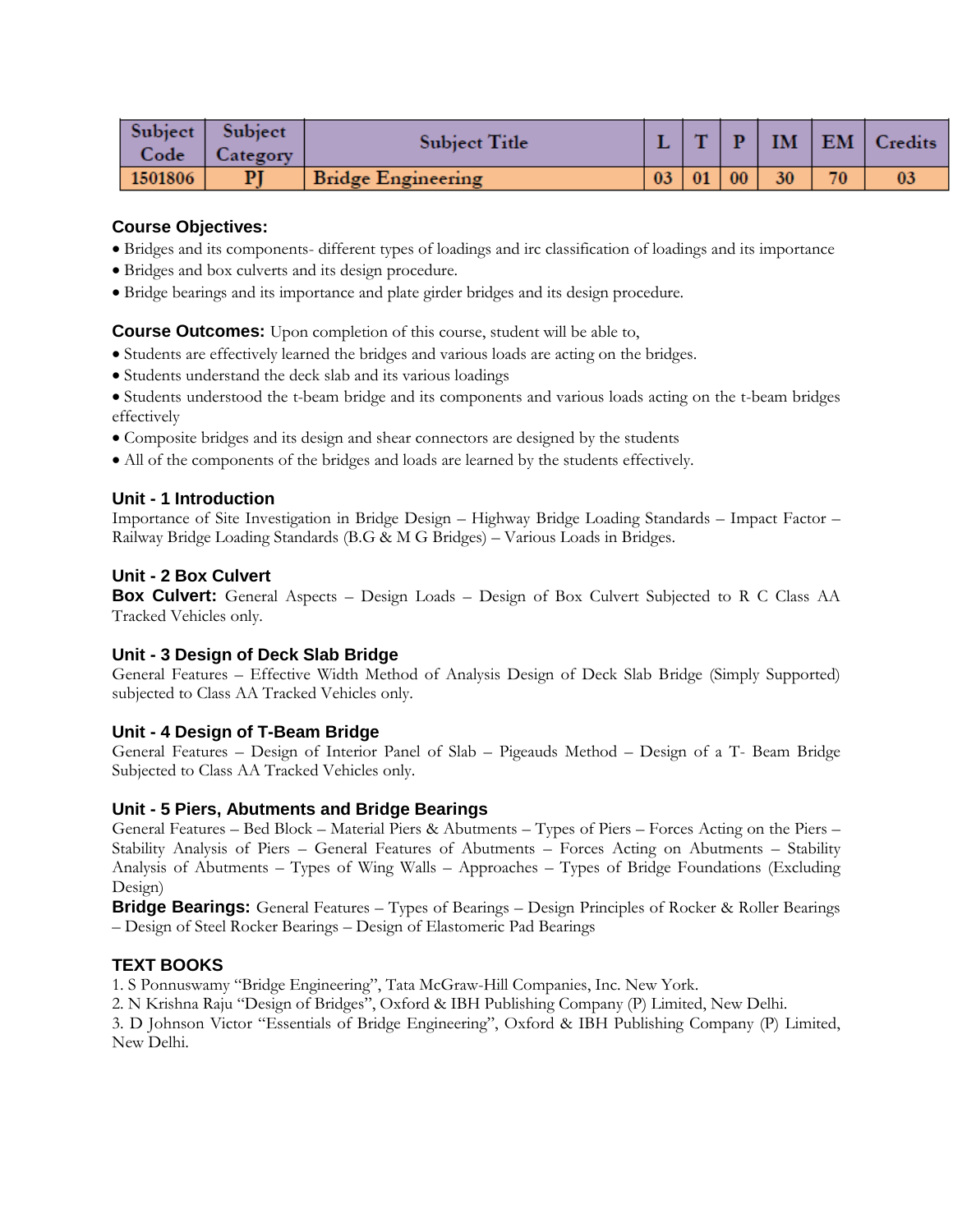#### **REFERENCE BOOKS / IS CODES / IRC CODES**

1. IS 800-2007 "Indian Standard Code of Practice for General Construction in Steel", Bureau of Indian Standards, New Delhi.

2. IS 456-2000 "Indian Standard Plain and Reinforced Concrete – Code of Practice", Bureau of Indian Standards, New Delhi.

3. IRC 6-2000 "Standard Specifications and Code of Practice for Different Types of Loadings Acting on the Bridge Structure", The Indian Roads Congress, New Delhi.

4. IRC 22-2000 "Standard Specifications and Code of Practice for Road Bridges and Different Materials used in Bridge Structures and Reinforcement Details", The Indian Road Congress, New Delhi.

5. IRC 24-2000 "Standard Specifications and Code of Practice for Permissible Bending Stresses in Steel and its Properties", The Indian Road Congress, New Delhi.

6. IRC 83-2000 "Standard Specifications and Code of Practice for Different Types of Bridge Bearings used in the Bridges and its Detailed Specifications", The Indian Road Congress, New Delhi.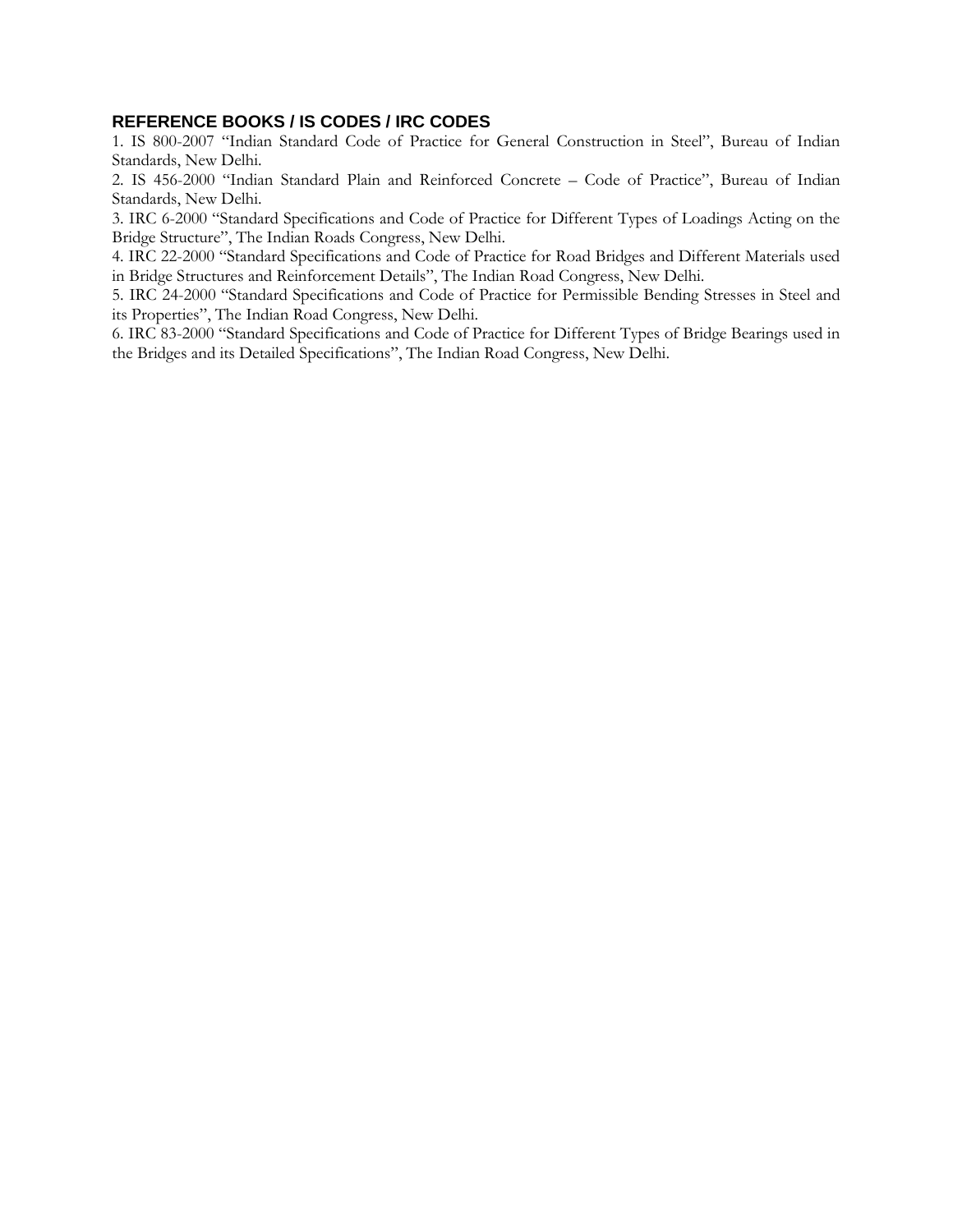| Subject<br>Code | Subject<br>Category | Subject Title                    |    |                 | $\mathbf{p}$ | IM |    | $\Box$ EM $\Box$ Credits |
|-----------------|---------------------|----------------------------------|----|-----------------|--------------|----|----|--------------------------|
|                 |                     |                                  |    |                 |              |    |    |                          |
| 1501803         |                     | Quantity Surveying and Valuation | 03 | $\overline{01}$ | 00           | 30 | 70 | 03                       |

 $\Box$  To know the qualitative of different item of works and workman ships. Understand the types and methods of Estimations. Be aware of the influence of specifications on estimation.

 $\Box$  To understand how to prepare the rate of all items of works involved in construction and what are factors influencing the rate analysis.

 $\Box$  To emphasizes on preparation quantities of item of works with different methods.

 $\Box$  To expertise how to prepare bar bending schedule for structural elements

 $\Box$  To study the importance of contractual system and how to evaluate the valuation of any structure after completion of certain age.

**Course Outcomes:** Upon completion of this course, student will be able to,

 $\square \square$  Known about the quality implementation during the construction with follow of specifications.

 $\Box$  Expertise to prepare the rates of all possible items of works involved in construction.

 $\square$  Erudite the different methods of estimation of various item of work and expertise to prepare bar bending schedule.

□□ Known about the basics to prepare the quantities of irrigation and road structures.

 $\Box$  Studied how to prepare tender schedule and how to finalize the tender. Know-how to prepare the valuation of the given structure.

## **Unit - 1 Specifications and Introduction to the Estimation of Structures**

**Specifications:** Specification of Different Items of Works: Types - Standard Specifications for Different Items of Building Construction – Earth Work for Foundations, Mortars, Foundation Concrete, Reinforced Concrete, Brick Work, Stone Masonry, Mosaic Flooring, Terrazo Flooring, RCC Roof and AC Roof and GI Sheets, Plastering, Painting, Pointing and Wood Works.

**Introduction to the Estimation of Structures**: Introduction, Different Item of Works – Units of Item of Works – Types of Estimates – Methods of Estimates

## **Unit - 2 Rate Analysis**

Rate Analysis of Different Item of Works: Earthwork Excavation – Mortars of Various Proportions (Cement and Lime) – Concrete with Various Proportions (Lime and Cement) – Brick Masonry – Stone Masonry – Pointing – Painting – Plastering – Aluminum Partitions – Wooden Partitions – Cement Concrete Flooring With 1:2:4 Mix – Ceramic and Vitrified Tile Flooring and Mosaic Flooring.

## **Unit - 3 Quantity Estimation of Buildings and Bar Bending Schedule**

Estimation of Quantities in Buildings: Load Bearing Wall Structure of Single Room, Double Room and Multi Room.

## **Unit - 4 Estimation of Bar Bending Schedule**

Beams - Slabs – Staircases – Sun Shade – Lintels – Portico

#### **Unit - 5 Contracts and Valuation**

**Contracts:** Types of Contracts, Contract Document, Conditions of Contracts, Contract Procedure,

Termination of Contracts, Specifications, Important Conditions of Contract, Arbitration and Tenders.

**Valuation:** Introduction, Technique of Valuation, Elements of Valuation and Factors Affecting Valuation, Methods of Valuation to the Land Property and Building Property, Mortgage.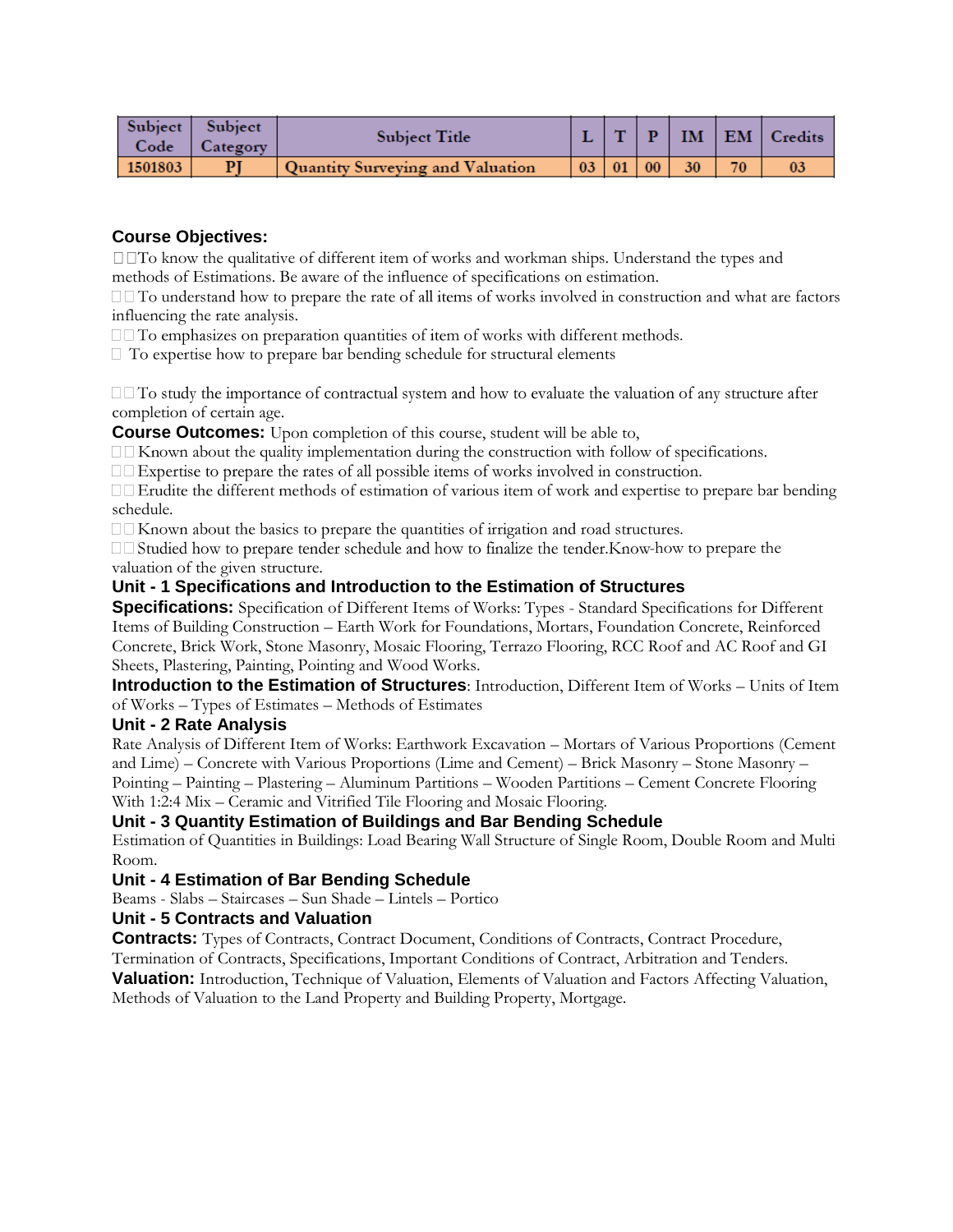#### **TEXT BOOKS**

1. B N Dutta "Estimating and Costing in Civil Engineering", U B S Publishers Distributers Pvt. Limited, Noida.

2. "Standard Data Book – Vol.2", Andhra Pradesh Department of Standard Specifications, Amaravathi. **REFERENCE BOOKS** 

1. Dr. Roshan H Namavati "Professional Practice", TheLakhani Book Depot, Mumbai.

2. S C Rangwala "Estimating Costing and Valuation", Charotar Publishing House Pvt. Limited, Anand.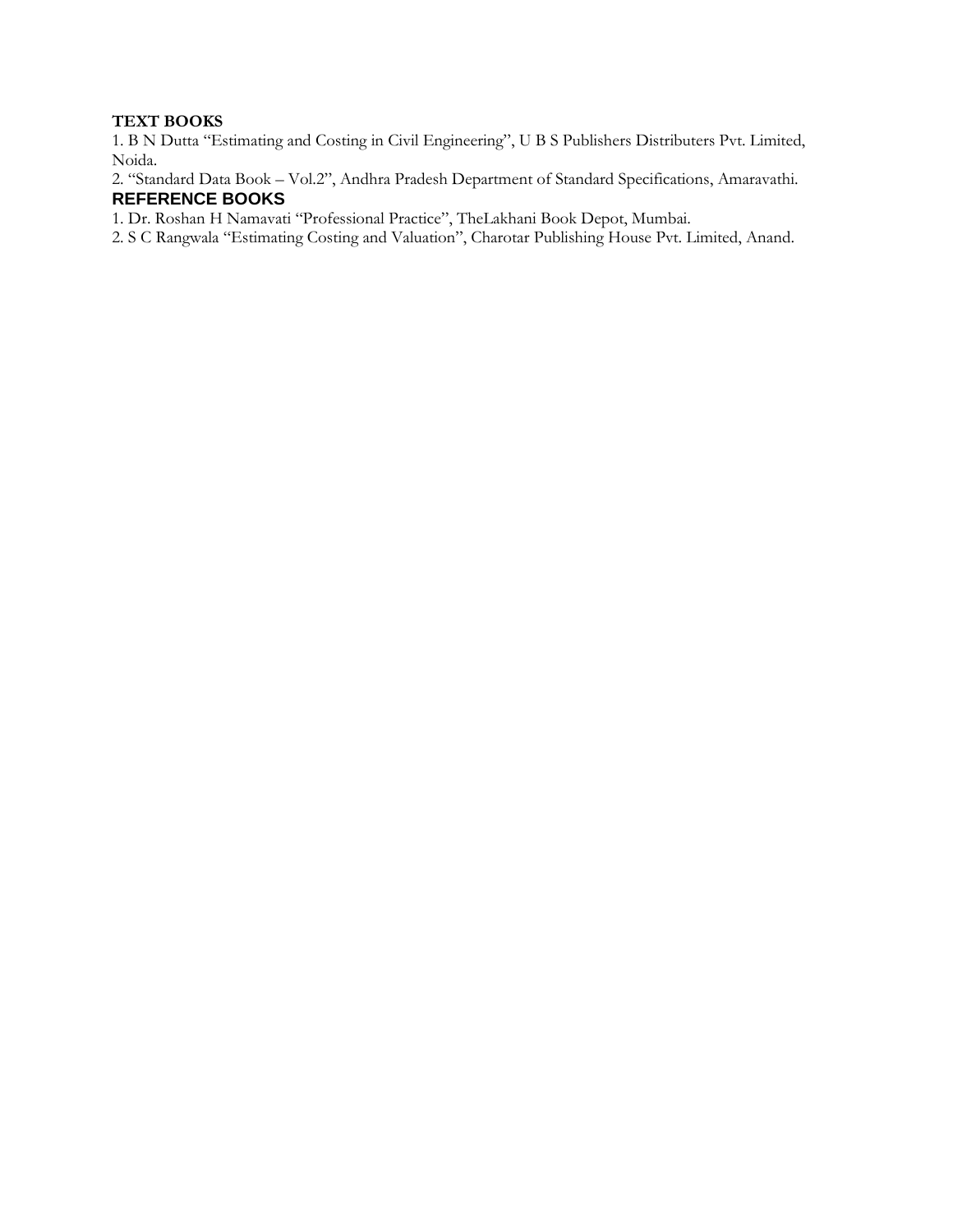| Subject | <b>Subject</b><br>Code   Category | <b>Subject Title</b>        |  |    |    | $\mathbf{T} \mid \mathbf{P} \mid \mathbf{IM} \mid \mathbf{EM} \mid \mathbf{C}_{\mathbf{redits}}$ |
|---------|-----------------------------------|-----------------------------|--|----|----|--------------------------------------------------------------------------------------------------|
| 1501801 | PI                                | <b>Sanitary Engineering</b> |  | 30 | 70 | 03                                                                                               |

To estimate sewage and storm water from cities and towns for arriving design flows for use in the design of sewage and sewage treatment process units.

- To focus in planning, design and operation of sewerage and sewage treatment units.
- To illustrate different practices in the management of sewage sludges and treated sewage effluent.
- To illustrate different practices in solid waste management.
- To illustrate air and noise pollutions and environmental impact assessment.

**Course Outcomes:** Upon completion of this course, student will be able to,

Gain skills in the estimation of sewage and storm water for arriving design flows.

Become experts in planning, design, and operation and maintenance of sewerage and sewage treatment units.

- Gain knowledge in the management of treatment plant residues and effluent disposal practices.
- Gain knowledge in character, disposal of solid wastage managements.
- Gain knowledge in air and noise pollution and environmental impact assessment civil engineering projects.

#### **Unit - 1 Estimation of Sewage and Strom Water, Collection of Sewage**

**Estimation of Sewage and Storm Water:** Definition of Terms – Sewage, Sullage, Storm Water and Sludge – Objectives of Sewage and Storm Water Estimations and General Methods Available for Estimations in Urban Areas – Average, Peak and Minimum Sewage Flows and their Importance in Collection and Treatment Systems.

**Collection of Sewage:** Sewage Collection by Different Sewers and their Functions – Separate and Combined Sewers and their Merits and Demerits – Hydraulic Design of Sewers for Full and Partial Flow System – Self-Cleansing Velocity of Sewers – Sewer Appurtenances and their Location and Functions.

#### **Unit - 2 Characterization of Sewage, Preliminary and Primary Treatment**

**Characterization of Sewage:** Objectives of Sewage Characterization – Frequency of Sampling of Sewage for Different Parameters – Chemical Composition of Sewage – Solids, BOD and COD, Nutrients and Biological Impurities – Numerical Problems on BOD Equation – Population Equivalent – Carbon, Nitrogen and Sulphur Cycles.

**Preliminary and Primary Treatment:** Basic Concept of Sewage Treatment – Preliminary, Primary, Secondary and Tertiary Sewage Treatment Processes – Sewage Treatment Process – Design of Bar Screen, Grit Chamber and Primary Sedimentation Tanks.

#### **Unit - 3 Secondary Treatment**

Necessity of Secondary Treatment – Principles of Biological Treatment of Sewage – Suspended and Attached Growth of Biological System – Design of Conventional type of Activated Sludge Processes – Aerated Lagoons and Oxidation ponds – Design of Secondary Sedimentation Tanks – Operational Problems of Biological Treatment Process Units.

#### **Unit - 4 Tertiary Treatment and Sludge Management**

**Tertiary Treatment:** Objectives of Tertiary Treatment – Removal of Nitrogen, Phosphorus, and Refractory Organics from Secondary Treated Sewage – Standards for Disposal of Treated Sewage into Inland Surface Waters, Marine disposal and on Land for Invigation.